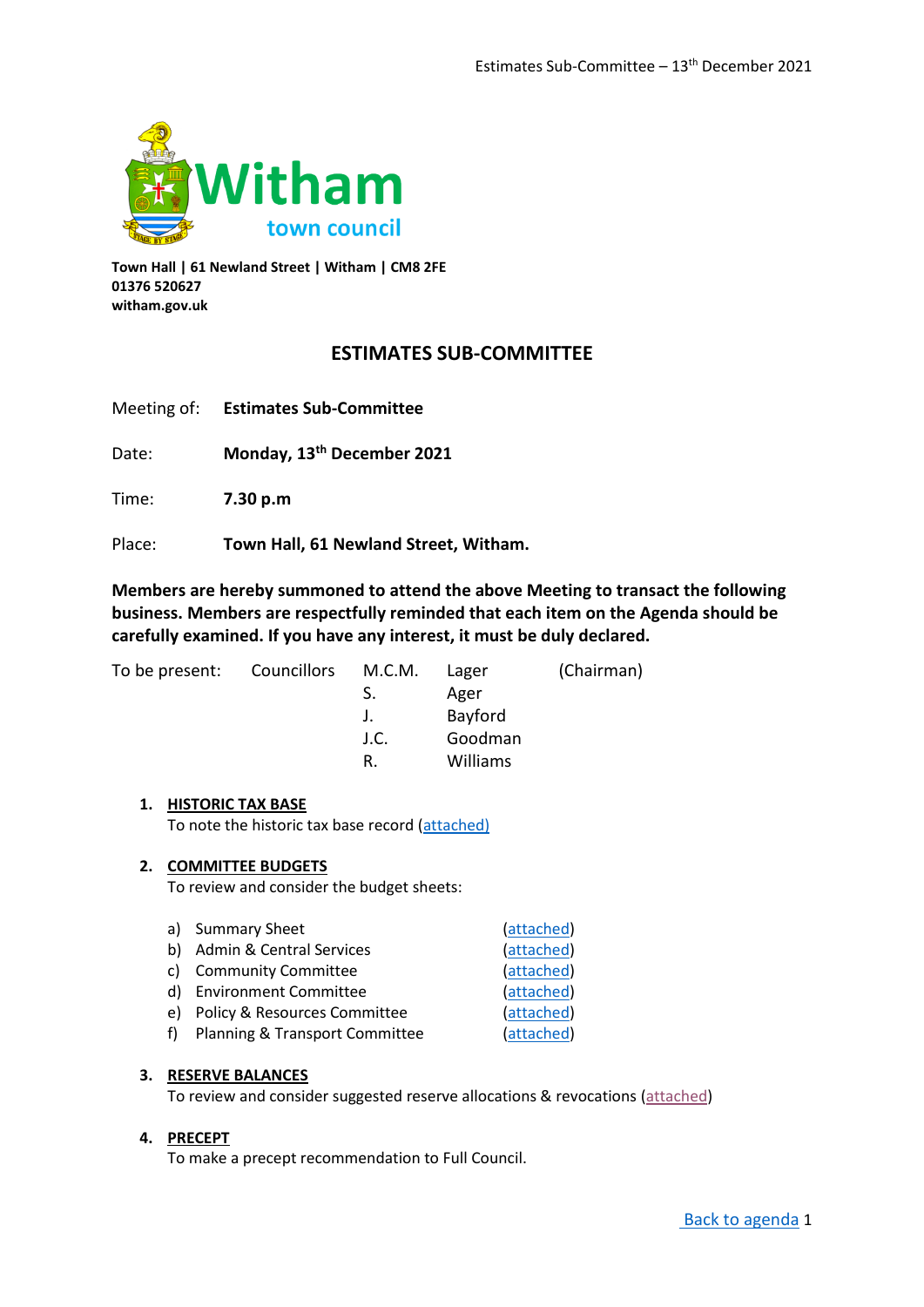## <span id="page-1-0"></span>**ITEM 1**

# **Witham Town Council**

| Year    | <b>Precept Requested</b> | Tax<br>Base | <b>Band D</b><br>Rate |
|---------|--------------------------|-------------|-----------------------|
|         |                          |             |                       |
| 2011/12 | £448,840.00              | 8505.60     | £52.77                |
| 2012/13 | £449,900.00              | 8526.02     | £52.77                |
| 2013/14 | £388,826.00              | 7368.32     | £52.77                |
| 2014/15 | £392,845.00              | 7444.49     | £52.77                |
| 2015/16 | £402,239.00              | 7622.50     | £52.77                |
| 2016/17 | £422,556.00              | 7825.15     | £54.00                |
| 2017/18 | £455,232.00              | 8028.78     | £56.70                |
| 2018/19 | £500,776.00              | 8116.32     | £61.70                |
| 2019/20 | £557,278.00              | 8231.58     | £67.70                |
| 2020/21 | £624,473.00              | 8472.90     | £73.70                |
| 2021/22 | £675,494.00              | 8582.49     | £78.71                |
|         |                          |             |                       |

AVG INC 138.00 1.62%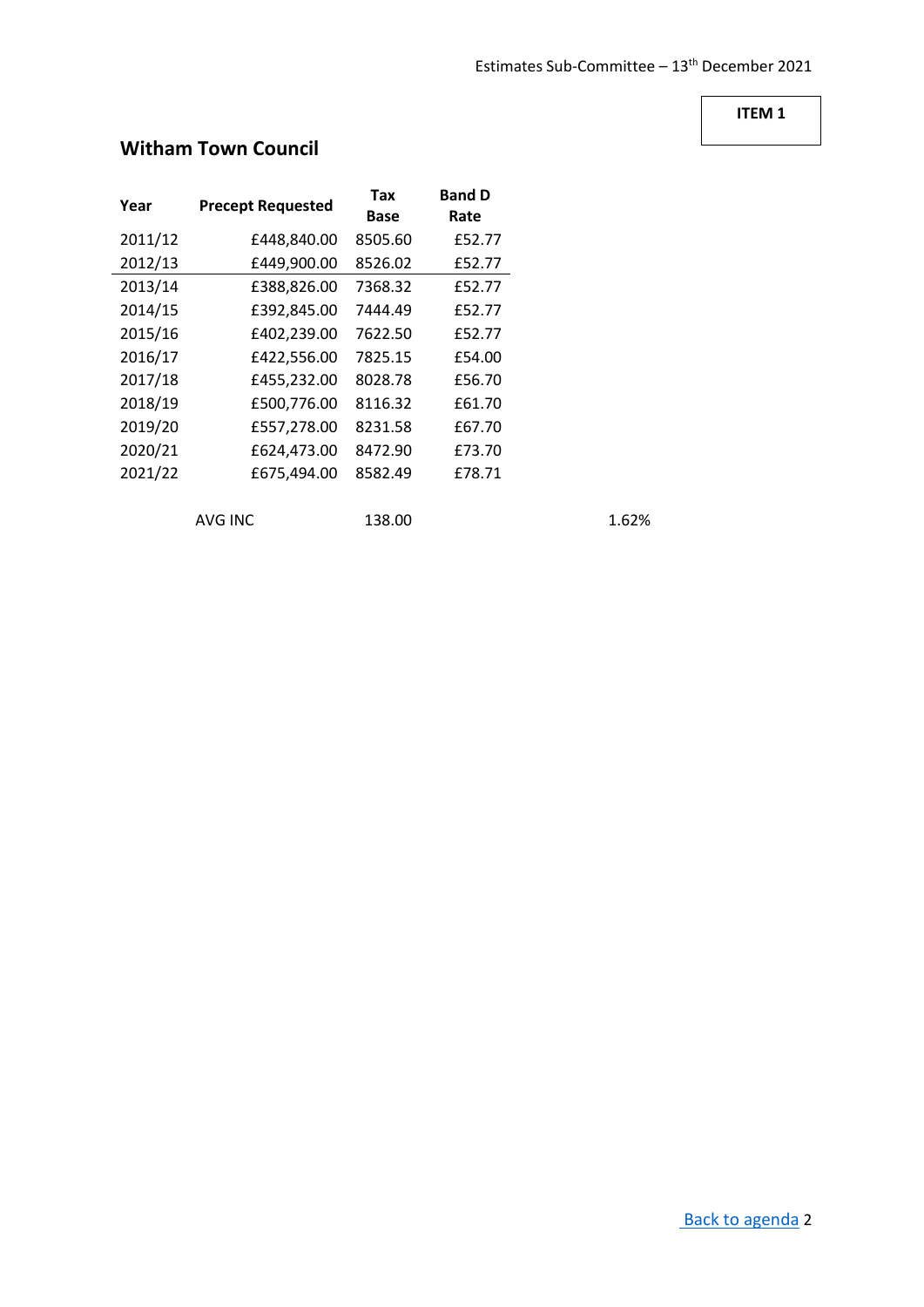<span id="page-2-0"></span>

|                                                | <b>SUMMARY AUTOMATIC PRECEPT CALCULATION</b>                                                                                   |   |                    |
|------------------------------------------------|--------------------------------------------------------------------------------------------------------------------------------|---|--------------------|
|                                                | Designed by Witham Town Council for transparent Local Government Budgeting                                                     |   |                    |
|                                                |                                                                                                                                |   |                    |
| 2020/2021                                      | 2022/2023                                                                                                                      |   |                    |
|                                                |                                                                                                                                |   |                    |
| <b>INCOME</b><br><b>EXPENDITURE</b>            | <b>INCOME</b>                                                                                                                  |   | <b>EXPENDITURE</b> |
| CENTRAL SERVICES £<br>9.280.00<br>£ 277,560.00 | <b>CENTRAL SERVICES* £</b><br>12,500.00                                                                                        | £ | 314,165.00         |
| ENVIRONMENT £<br>300.00<br>£ 190,500.00        | 1,650.00<br><b>ENVIRONMENT £</b>                                                                                               | £ | 185,364.00         |
| COMMUNITY £<br>78,750.00 £ 211,500.00          | <b>COMMUNITY £</b><br>83,500.00                                                                                                | £ | 214,200.00         |
| POLICY & RESOURCES £ 11,300.00 £ 18,950.00     | <b>POLICY &amp; RESOURCES £</b><br>100.00                                                                                      | £ | 25,700.00          |
|                                                | <b>PLANNING &amp; TRANSPORT E</b><br>$\omega$                                                                                  | £ | 5,000.00           |
| <b>TOTALS:</b><br>99,630.00 £ 698,510.00       | <b>TOTALS:</b><br>97,750.00<br>£                                                                                               |   | 744,429.00         |
|                                                | *For accounting purposes, Central Service costs are split across committees 40/40/20 respectively excluding planning committee |   |                    |
|                                                |                                                                                                                                |   |                    |
|                                                |                                                                                                                                |   |                    |
|                                                | Total Anticipated Operational Expenditure: £                                                                                   |   | 744,429.00         |
|                                                | Less Anticipated Operational Income: - £                                                                                       |   | 97,750.00          |
|                                                | Balanced (Net) Operational Expenditure: £                                                                                      |   | 646,679.00         |
|                                                |                                                                                                                                |   |                    |
|                                                | <b>Confirmed Collection Fund Surplus</b>                                                                                       |   | £8,698 TBC         |
|                                                | Confirmed Revenue Support & Central Government Funding £<br><b>Total Other Revenue:</b>                                        |   |                    |
|                                                |                                                                                                                                |   | £8,698             |
|                                                | Net allocations to Earmarked Reserves (EMRs): £                                                                                |   | 38,175.00          |

**Net operational expenditure less other revenue/EMRs:**

**PROPOSED 2022/2023 PRECEPT: (BALANCING FIGURE)**

Proposed Difference: £

2021/2022 Precept levied: £



**£ 676,156.00**

£ 675,494.00

£ 676,156.00

**£ 662.00**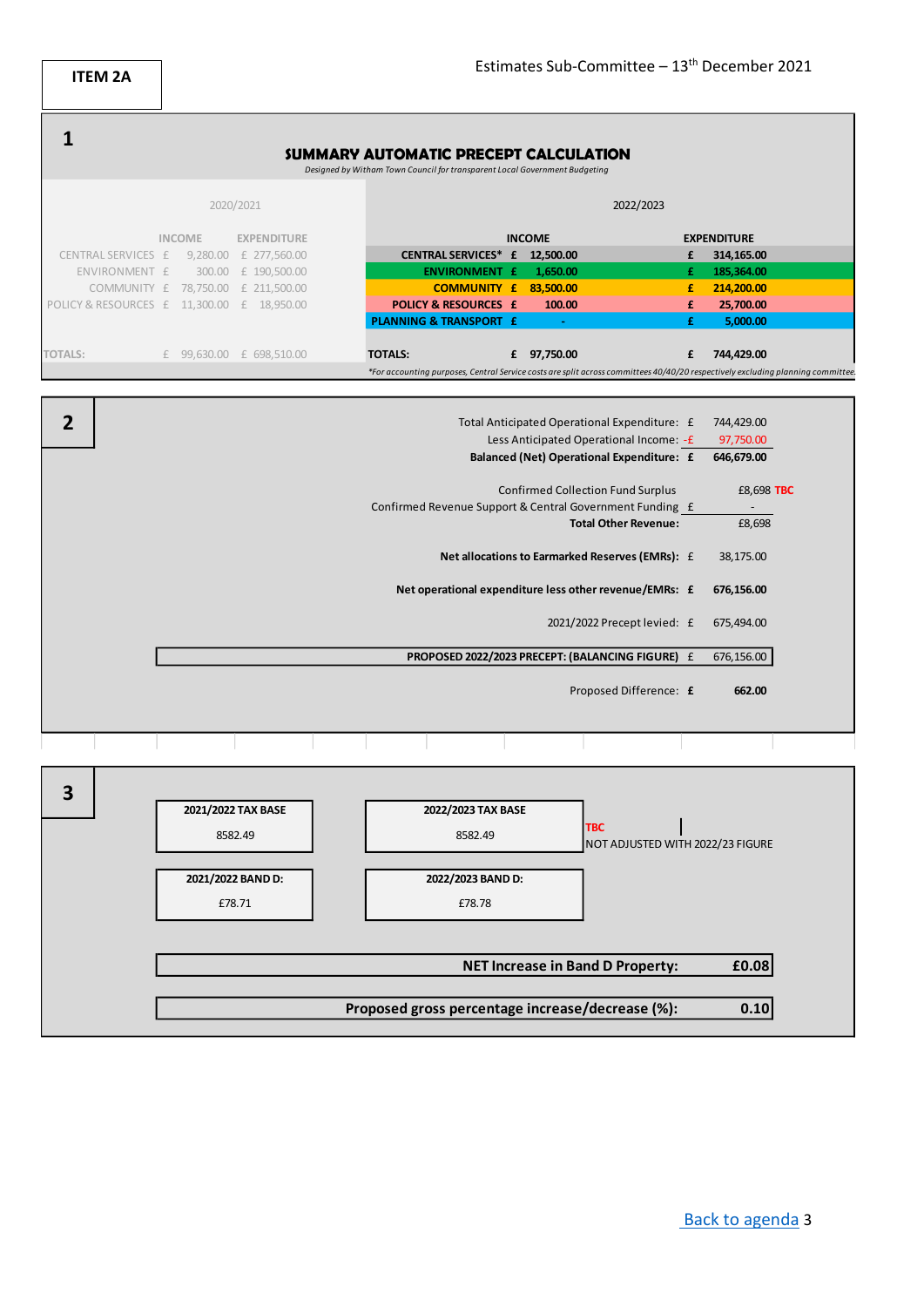<span id="page-3-0"></span>

|                          |                                               |                                           | PROPOSED CENTRAL SERVICES BUDGET FOR 2022/2023 |  |                        |             |                                           |
|--------------------------|-----------------------------------------------|-------------------------------------------|------------------------------------------------|--|------------------------|-------------|-------------------------------------------|
|                          |                                               | 2021/2022                                 |                                                |  |                        |             | 2022/2023                                 |
|                          |                                               | <b>Current Budget</b><br>Forecast Inc/Exp |                                                |  | <b>Proposed Budget</b> | Difference  |                                           |
|                          | <b>Sundry Receipts</b>                        | 500                                       |                                                |  | 500                    | 0           |                                           |
| <b>Hall Hire</b>         |                                               | 12000                                     |                                                |  | 12000                  | 0           |                                           |
|                          | <b>Car Park Licence</b>                       | 8780                                      |                                                |  | $\Omega$               | 0           |                                           |
|                          | <b>Total Income</b>                           | 12500                                     | 0                                              |  | 12500                  | 0           |                                           |
|                          | Admin - Salaries & Employer N.I Contributions | 198950                                    |                                                |  | 224215                 | 25265       |                                           |
|                          | <b>Travel Expenses</b>                        | 500                                       |                                                |  | 500                    | 0           |                                           |
| <b>Town Hall</b>         |                                               | 31000                                     |                                                |  | 35000                  | 4000        |                                           |
| Gas                      |                                               | 3500                                      |                                                |  | 4500                   | 1000        |                                           |
| Electricity              |                                               | 3700                                      |                                                |  | 4700                   | 1000        |                                           |
| Photocopying             |                                               | 2600                                      |                                                |  | 3000                   | 400         |                                           |
| Postage                  |                                               | 500                                       |                                                |  | 500                    | 0           |                                           |
| <b>Stationery</b>        |                                               | 1500                                      |                                                |  | 1500                   | $\mathbf 0$ |                                           |
|                          | <b>Office Equipment</b>                       | 3500                                      |                                                |  | 4000                   | 500         |                                           |
| <b>Telephones</b>        |                                               | 1800                                      |                                                |  | 1800                   | 0           |                                           |
| Insurance                |                                               | 8500                                      |                                                |  | 8500                   | 0           |                                           |
|                          | <b>Sundry Expenses</b>                        | 1500                                      |                                                |  | 1500                   | $\mathbf 0$ |                                           |
| <b>Audit &amp; Legal</b> |                                               | 6500                                      |                                                |  | 6500                   | $\Omega$    |                                           |
| <b>Affiliation Fees</b>  |                                               | 4000                                      |                                                |  | 5000                   | 1000        |                                           |
|                          | <b>Members-Conferencing/Training</b>          | 1000                                      |                                                |  | 2000                   |             | 1000 Increase for member development      |
|                          | <b>Staff-Conferencing/Training</b>            | 4400                                      |                                                |  | 5000                   | 600         |                                           |
|                          | <b>Payroll Charges</b>                        | 800                                       |                                                |  | 800                    | 0           |                                           |
| <b>Petty Cash</b>        |                                               | 670                                       |                                                |  | 650                    | $-20$       |                                           |
| IT.                      |                                               | 3500                                      |                                                |  | 4000                   |             | 500 Increase for software / email servers |
| <b>Charges</b>           |                                               | 500                                       |                                                |  | 500                    | 0           |                                           |
|                          | <b>Overhead Expenditure</b>                   | 274920                                    | $\mathbf{0}$                                   |  | 314165                 | 39245       |                                           |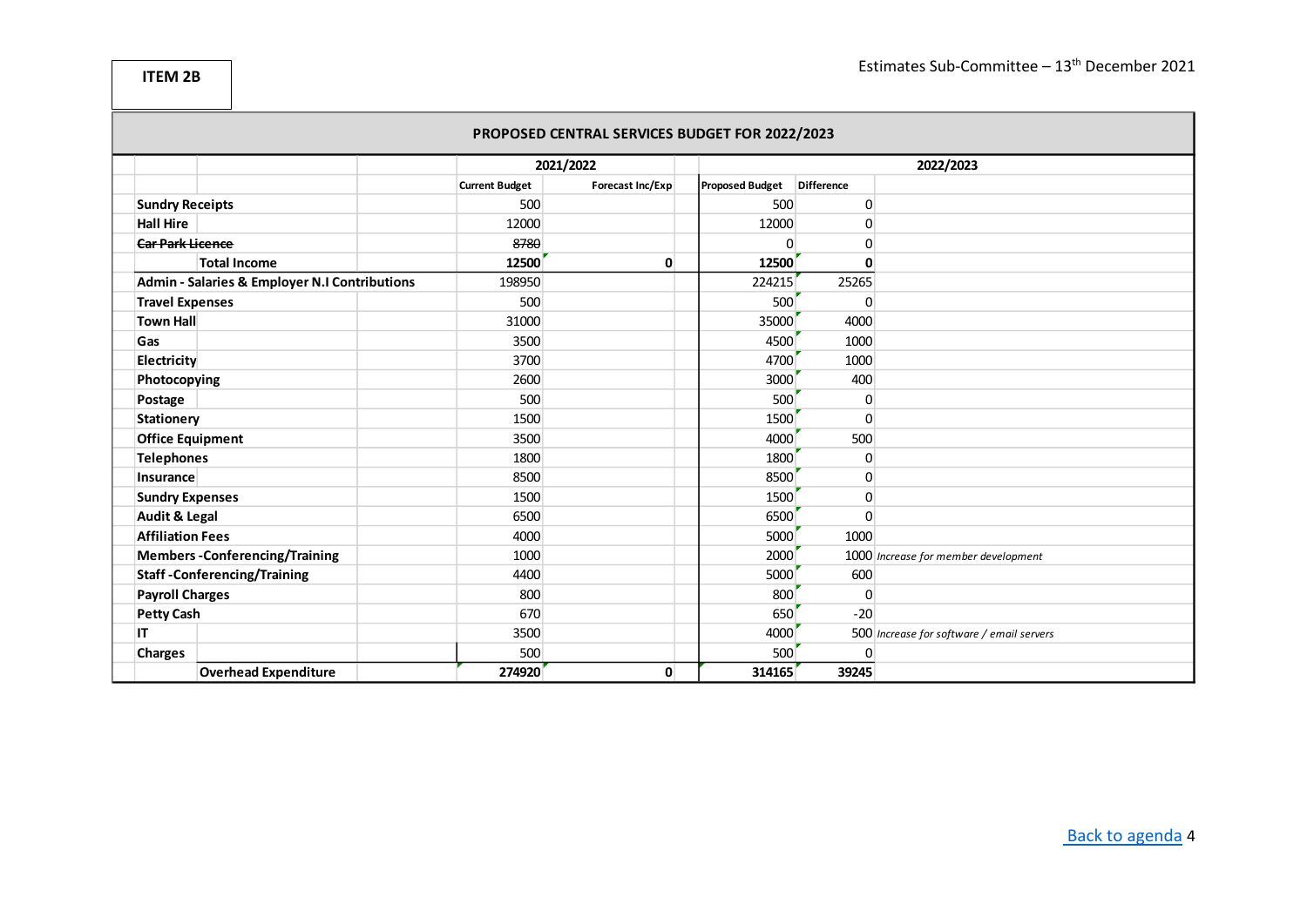<span id="page-4-0"></span>

|                                                             | PROPOSED COMMUNITY COMMITTEE BUDGET FOR 2022/2023 |                       |                  |                        |              |                                                   |  |  |  |  |  |  |  |  |
|-------------------------------------------------------------|---------------------------------------------------|-----------------------|------------------|------------------------|--------------|---------------------------------------------------|--|--|--|--|--|--|--|--|
|                                                             |                                                   |                       | 2021/2022        |                        |              | 2022/2023                                         |  |  |  |  |  |  |  |  |
| <b>Community</b>                                            |                                                   | <b>Current Budget</b> | Forecast Inc/Exp | <b>Proposed Budget</b> | Difference   |                                                   |  |  |  |  |  |  |  |  |
| <b>Information Sales Income</b>                             |                                                   | 75000                 |                  | 75000                  | $\Omega$     |                                                   |  |  |  |  |  |  |  |  |
| <b>Puppet Festival Income</b>                               |                                                   | 3000                  |                  | 1500                   |              | -1500 Expected results on sponsorship             |  |  |  |  |  |  |  |  |
| <b>New Events Income</b>                                    |                                                   | 500                   |                  | $\Omega$               | 500          |                                                   |  |  |  |  |  |  |  |  |
| <b>Christmas Events</b>                                     |                                                   | 500                   |                  | 500                    | $\mathbf{0}$ |                                                   |  |  |  |  |  |  |  |  |
| <b>Community Day</b>                                        |                                                   | 450                   |                  |                        | $-450$       |                                                   |  |  |  |  |  |  |  |  |
| Dog Show                                                    |                                                   |                       |                  | 500                    | 500          |                                                   |  |  |  |  |  |  |  |  |
| <b>Total Income</b>                                         |                                                   | 84100                 |                  | 83500                  | $-950$       |                                                   |  |  |  |  |  |  |  |  |
|                                                             |                                                   |                       |                  |                        |              |                                                   |  |  |  |  |  |  |  |  |
| Community Team - Salaries & Employer N.I & LGPS Co          |                                                   | 72000                 |                  | 61900                  | $-10100$     |                                                   |  |  |  |  |  |  |  |  |
| <b>Town Clock</b>                                           |                                                   | 1200                  |                  | 1300                   | 100          |                                                   |  |  |  |  |  |  |  |  |
| <b>Christmas Decorations</b>                                |                                                   | 10600                 |                  | 10600                  | $\Omega$     |                                                   |  |  |  |  |  |  |  |  |
| <b>Information Centre Stock</b>                             |                                                   | 65000                 |                  | 65000                  | $\mathbf 0$  |                                                   |  |  |  |  |  |  |  |  |
| <b>Information Centre Advertisment &amp; Administration</b> |                                                   | 3000                  |                  | 3000                   | $\Omega$     |                                                   |  |  |  |  |  |  |  |  |
| <b>Community Grant Aid</b>                                  |                                                   | 10000                 |                  | 15000                  |              | 5000 Potential increase for greater advertisement |  |  |  |  |  |  |  |  |
| <b>Citizens Advice</b>                                      |                                                   | 10000                 |                  | 10000                  | $\mathbf{0}$ |                                                   |  |  |  |  |  |  |  |  |
| <b>Community Safety/CCTV</b>                                |                                                   | 8000                  |                  | 8000                   | $\mathbf{0}$ |                                                   |  |  |  |  |  |  |  |  |
| <b>Community Special Constables Expenses</b>                |                                                   | 5000                  |                  | 5000                   | $\mathbf{0}$ |                                                   |  |  |  |  |  |  |  |  |
| <b>Community Special Constable Recruitment</b>              |                                                   | 1000                  |                  | 1000                   | $\Omega$     |                                                   |  |  |  |  |  |  |  |  |
| <b>Other Community Support</b>                              |                                                   | 3000                  |                  | 1500                   | $-1500$      |                                                   |  |  |  |  |  |  |  |  |
| <b>Community Day</b>                                        |                                                   | 1500                  |                  | $\Omega$               | $-1500$      |                                                   |  |  |  |  |  |  |  |  |
| <b>Puppet Festival / Witham Festival</b>                    |                                                   | 17000                 |                  | 18000                  | 1000         |                                                   |  |  |  |  |  |  |  |  |
| Remembrance                                                 |                                                   | 500                   |                  | 1200                   | 700          |                                                   |  |  |  |  |  |  |  |  |
| <b>Witham Dog Show</b>                                      |                                                   | 1500                  |                  | 2000                   | 500          |                                                   |  |  |  |  |  |  |  |  |
| <b>Halloween Event</b>                                      |                                                   | 1500                  |                  | 2000                   | 500          |                                                   |  |  |  |  |  |  |  |  |
| <b>Christmas Events &amp; Tree</b>                          |                                                   | 2200                  |                  | 2200                   | $\Omega$     |                                                   |  |  |  |  |  |  |  |  |
| Social Isolation                                            |                                                   | 3000                  |                  | $\Omega$               | $-3000$      |                                                   |  |  |  |  |  |  |  |  |
| Queen's Jubilee Event                                       |                                                   |                       |                  | 3000                   | 3000         |                                                   |  |  |  |  |  |  |  |  |
| <b>New Events &amp; Events Improvement</b>                  |                                                   |                       |                  | 1500                   | 1500         |                                                   |  |  |  |  |  |  |  |  |
| <b>Silver Cinema</b>                                        |                                                   | 2000                  |                  | 2000                   | $\mathbf{0}$ |                                                   |  |  |  |  |  |  |  |  |
| <b>Overhead Expenditure</b>                                 |                                                   | 218000                | $\mathbf{0}$     | 214200                 | $-3800$      |                                                   |  |  |  |  |  |  |  |  |
|                                                             |                                                   |                       |                  |                        |              |                                                   |  |  |  |  |  |  |  |  |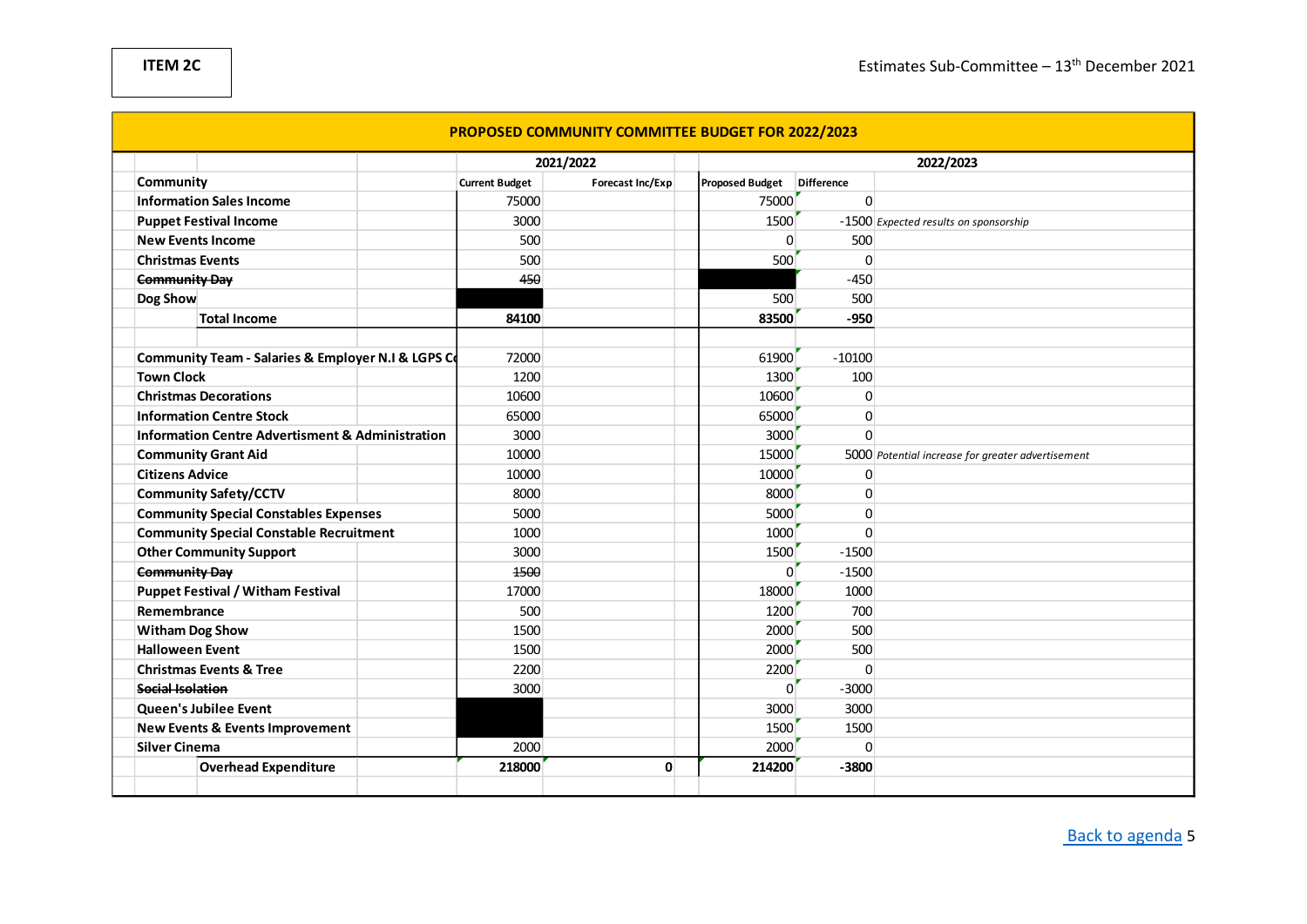<span id="page-5-0"></span>

|                                                            |                       | PROPOSED (DRAFT) ENVIRONMENT COMMITTEE BUDGET FOR 2022/2023 |                        |                   |           |
|------------------------------------------------------------|-----------------------|-------------------------------------------------------------|------------------------|-------------------|-----------|
|                                                            |                       | 2021/2022                                                   |                        |                   | 2022/2023 |
| Environment                                                | <b>Current Budget</b> | Forecast Inc/Exp                                            | <b>Proposed Budget</b> | <b>Difference</b> |           |
| Dog & Bench Sponsorship Scheme                             | 1650                  |                                                             | 1650                   |                   |           |
| <b>Total Income</b>                                        | 0                     | $\mathbf{0}$                                                | 1650                   | 1650              |           |
|                                                            |                       |                                                             |                        |                   |           |
| <b>Operations - Salaries &amp; Employer N.I &amp; LGPS</b> | 115000                |                                                             | 126714                 | 11714             |           |
| <b>Equipment Supplies &amp; Maintenance</b>                | 4000                  |                                                             | 4000                   | 0                 |           |
| Dog & Bench Schemes                                        | 1200                  |                                                             | 1200                   | 1200              |           |
| <b>Lighting Maintenance &amp; Utility</b>                  | 2500                  |                                                             | 4000                   | 1500              |           |
| <b>Tree Planting</b>                                       | 2000                  |                                                             | 2000                   | 0                 |           |
| <b>Tree Maintenance</b>                                    | 9000                  |                                                             | 9000                   | $\mathbf{0}$      |           |
| <b>Toilet Block - Town Park</b>                            | 7650                  |                                                             | 7650                   | 0                 |           |
| Dog Bin Maintenance                                        | 2000                  |                                                             | 600                    | $-1400$           |           |
| <b>Litter Bins</b>                                         | 1500                  |                                                             | 1500                   | 1500              |           |
| <b>Bus Shelters</b>                                        | 4000                  |                                                             | $\Omega$               | 1000              |           |
| <b>Open Spaces General</b>                                 | 1500                  |                                                             | 1500                   | $\Omega$          |           |
| <b>River Walk Extension</b>                                | 3000                  |                                                             | <sup>0</sup>           | $-3000$           |           |
| <b>River Walk Improvements</b>                             | 3000                  |                                                             | 3000                   | $\mathbf{0}$      |           |
| James Cooke Wood                                           | 2000                  |                                                             | 2000                   | $\mathbf{0}$      |           |
| <b>River Walk</b>                                          | 3000                  |                                                             | 3000                   | $\mathbf{0}$      |           |
| <b>Whetmead LNR</b>                                        | 2000                  |                                                             | 2000                   | 0                 |           |
| <b>Witham in Bloom</b>                                     | 12200                 |                                                             | 12200                  | $\mathbf{0}$      |           |
| <b>Fleet</b>                                               | 4000                  |                                                             | 4000                   | 0                 |           |
| <b>New - Waste Disposal</b>                                |                       |                                                             | 1000                   | 1000              |           |
| <b>Overhead Expenditure</b>                                | 176550                | $\mathbf{0}$                                                | 185364                 | 8814              |           |
|                                                            |                       |                                                             |                        |                   |           |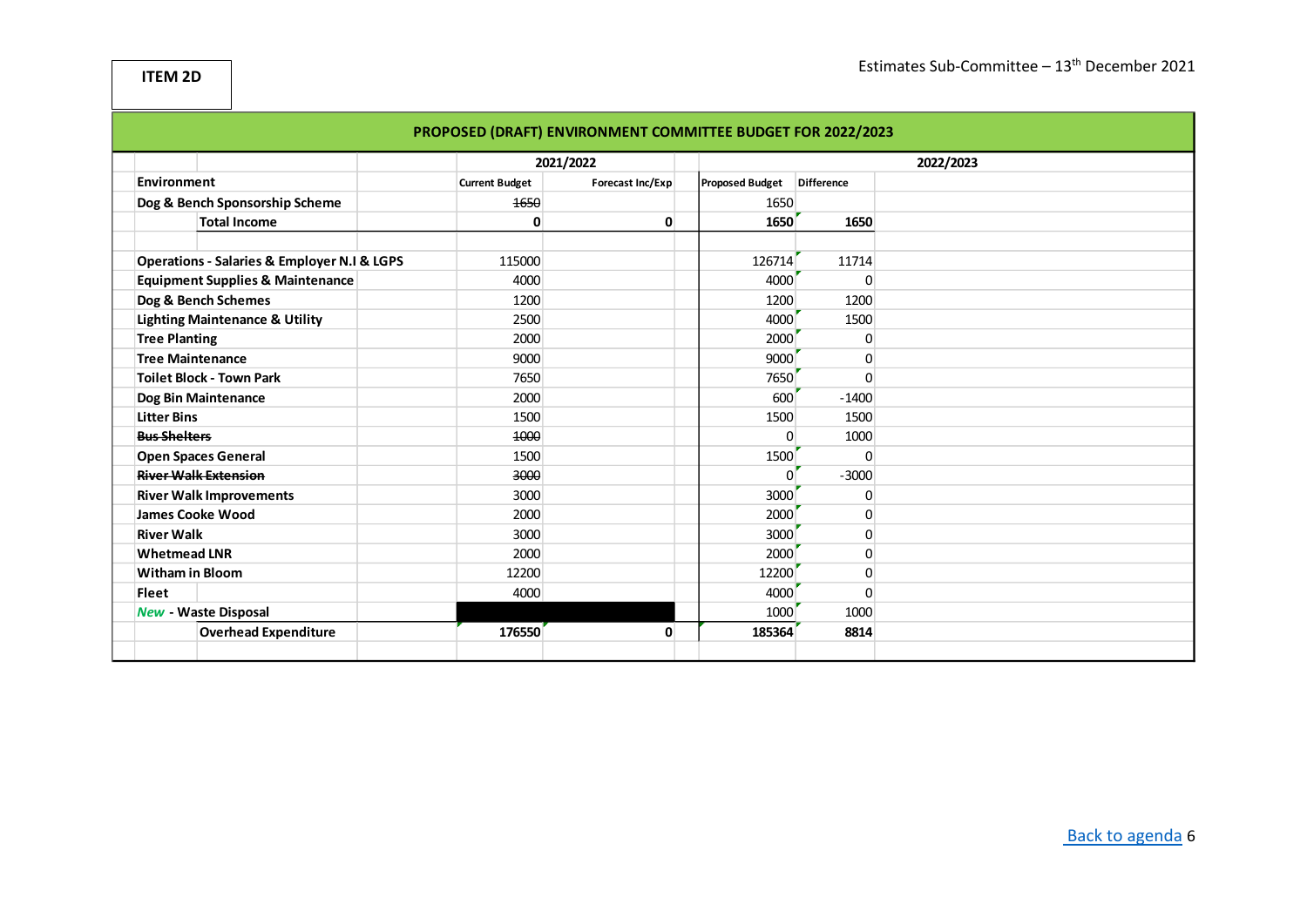|                             | PROPOSED POLICY & RESOURCES BUDGET FOR 2022/2023 |                                                      |                       |       |                  |  |                        |                   |           |  |  |  |  |  |
|-----------------------------|--------------------------------------------------|------------------------------------------------------|-----------------------|-------|------------------|--|------------------------|-------------------|-----------|--|--|--|--|--|
|                             |                                                  |                                                      |                       |       | 2021/2022        |  |                        |                   | 2022/2023 |  |  |  |  |  |
|                             | <b>Policy &amp; Resources</b>                    |                                                      | <b>Current Budget</b> |       | Forecast Inc/Exp |  | <b>Proposed Budget</b> | <b>Difference</b> |           |  |  |  |  |  |
|                             | <b>Hall Hire</b>                                 |                                                      |                       | 12000 |                  |  |                        | $-12000$          |           |  |  |  |  |  |
|                             | <b>Interest Received</b>                         |                                                      |                       | 500   |                  |  | 100                    | $-400$            |           |  |  |  |  |  |
|                             |                                                  | <b>Total Income</b>                                  |                       | 12500 |                  |  | 100                    | $-12400$          |           |  |  |  |  |  |
|                             |                                                  |                                                      |                       |       |                  |  |                        |                   |           |  |  |  |  |  |
|                             | <b>Civic Receptions</b>                          |                                                      |                       | 1500  |                  |  | 2000                   | 500               |           |  |  |  |  |  |
|                             |                                                  | <b>Instructions &amp; Reports</b>                    |                       | 2500  |                  |  | 5000                   | 2500              |           |  |  |  |  |  |
|                             |                                                  | <b>Christmas Expenses</b>                            |                       | 2300  |                  |  | 2700                   | 400               |           |  |  |  |  |  |
|                             | <b>Mayor's Allowance</b>                         |                                                      |                       | 2000  |                  |  | 2000                   | 0                 |           |  |  |  |  |  |
|                             |                                                  | <b>Mayors Gift Fund Allowance</b>                    |                       | 500   |                  |  | 500                    | 0                 |           |  |  |  |  |  |
|                             |                                                  | <b>Surveys &amp; Consultations</b>                   |                       | 1000  |                  |  | 1000                   | 0                 |           |  |  |  |  |  |
|                             |                                                  | <b>Newsletter &amp; Publications</b>                 |                       | 10800 |                  |  | 11000                  | 200               |           |  |  |  |  |  |
|                             |                                                  | <b>Social Media Communications &amp; Exhibitions</b> |                       | 1500  |                  |  | 1500                   | $\Omega$          |           |  |  |  |  |  |
| <b>Overhead Expenditure</b> |                                                  |                                                      |                       | 18950 | 0                |  | 25700                  | 6750              |           |  |  |  |  |  |
|                             |                                                  |                                                      |                       |       |                  |  |                        |                   |           |  |  |  |  |  |
|                             |                                                  |                                                      |                       |       |                  |  |                        |                   |           |  |  |  |  |  |
|                             |                                                  |                                                      |                       |       |                  |  |                        |                   |           |  |  |  |  |  |

### **PROPOSED PLANNING & TRANSPORT BUDGET FOR 2020/2021**

<span id="page-6-0"></span>

|                    |                             |                       |      | 2021/2022        |                        |            | 2022/2023 |
|--------------------|-----------------------------|-----------------------|------|------------------|------------------------|------------|-----------|
|                    |                             | <b>Current Budget</b> |      | Forecast Inc/Exp | <b>Proposed Budget</b> | Difference |           |
| No income line     |                             |                       |      |                  | O                      |            |           |
| Neighbourhood Plan |                             |                       | 5000 |                  | 5000                   |            |           |
|                    |                             |                       |      |                  |                        |            |           |
|                    |                             |                       |      |                  |                        |            |           |
|                    | <b>Overhead Expenditure</b> |                       |      |                  | 5000                   | 5000       |           |
|                    |                             |                       |      |                  |                        |            |           |
|                    |                             |                       |      |                  |                        |            |           |